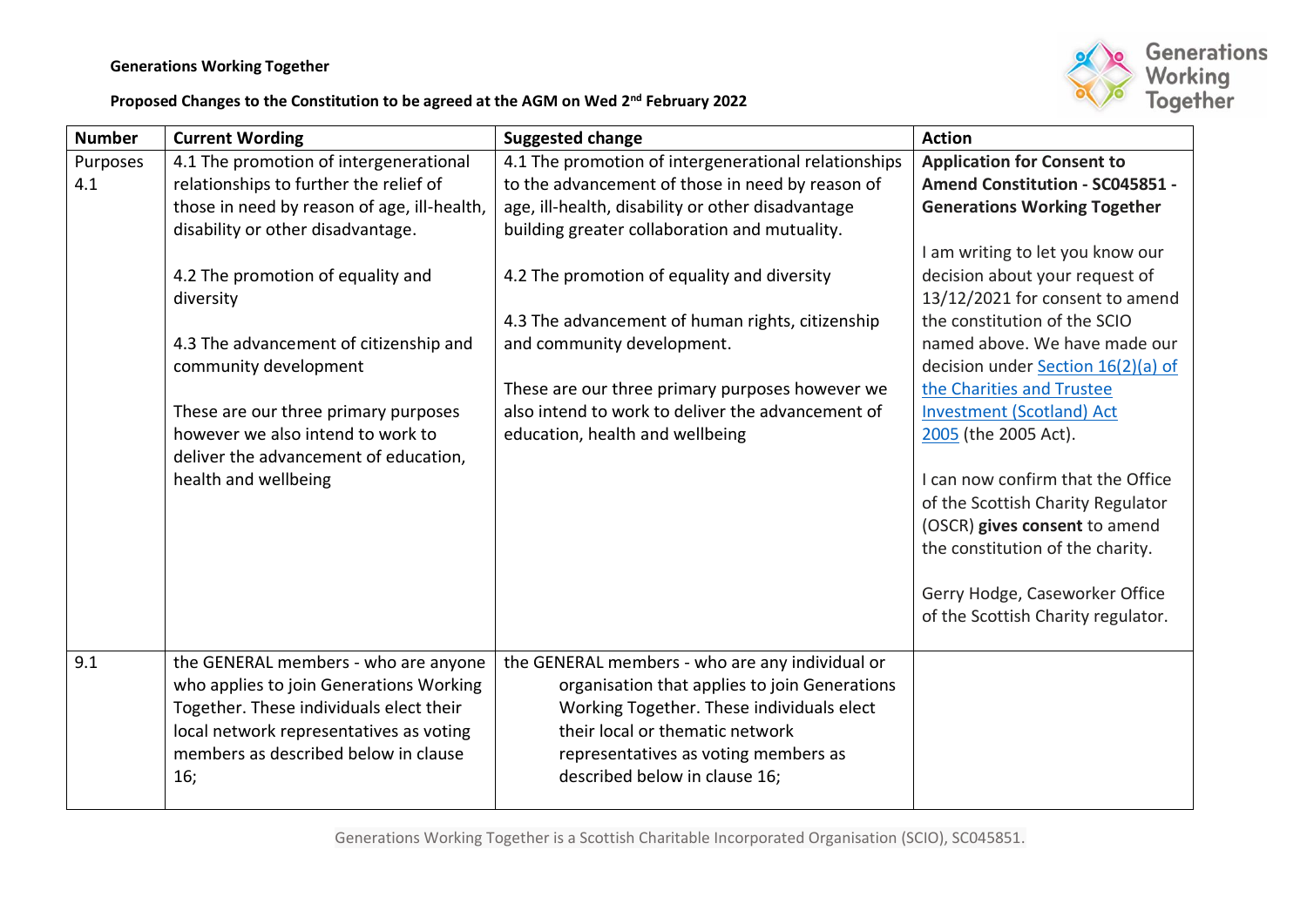| 11    | Organisations involved in any aspect of<br>intergenerational practice may apply for<br>general membership. An individual, aged<br>16 and over, who has an interest in<br>improving relationships across<br>generations by using an<br>intergenerational approach, may also<br>apply for general membership | Individuals or organisations can apply to become<br>members. Organisations involved in any<br>aspect of intergenerational practice may<br>apply for general membership. An individual<br>aged 16 and over, who has an interest in<br>improving relationships across generations<br>by using an intergenerational approach, may<br>also apply for general membership. |                                                                                                                                  |
|-------|------------------------------------------------------------------------------------------------------------------------------------------------------------------------------------------------------------------------------------------------------------------------------------------------------------|----------------------------------------------------------------------------------------------------------------------------------------------------------------------------------------------------------------------------------------------------------------------------------------------------------------------------------------------------------------------|----------------------------------------------------------------------------------------------------------------------------------|
| 13    | Any organisation/person who wishes to<br>become a general member can sign up<br>on line.                                                                                                                                                                                                                   | Any person who wishes to become a general<br>member can sign up online. Organisations<br>can also become general members.                                                                                                                                                                                                                                            |                                                                                                                                  |
| 15    | No membership subscription will be<br>payable                                                                                                                                                                                                                                                              | In addition to Scottish residents accessing free<br>membership international students can apply for<br>free membership for the duration of their study.                                                                                                                                                                                                              | Subsequent paragraphs amended<br>re the business to be conducted at<br>an AGM to include the agreement<br>of subscription levels |
| 16    | The general members of each Local<br>Network shall elect 2 representatives to<br>be voting members (normally this would<br>include the volunteer Local Network<br>Coordinator but this is subject to the<br>Local Network general members<br>decision).                                                    | The general members of each local or thematic<br>network shall elect 2 representatives to be<br>voting members (normally this would include<br>the volunteer network Coordinator but this is<br>subject to the networks' general members<br>decision).                                                                                                               |                                                                                                                                  |
| 18    | his/her                                                                                                                                                                                                                                                                                                    | Gender specific pronouns replaced with their/they<br>throughout document                                                                                                                                                                                                                                                                                             |                                                                                                                                  |
| 29-33 | The board must arrange a meeting of<br>voting members (an annual general                                                                                                                                                                                                                                   | The board must arrange a meeting of voting<br>members (an annual general meeting or                                                                                                                                                                                                                                                                                  |                                                                                                                                  |

Generations Working Together is a Scottish Charitable Incorporated Organisation (SCIO), SC045851.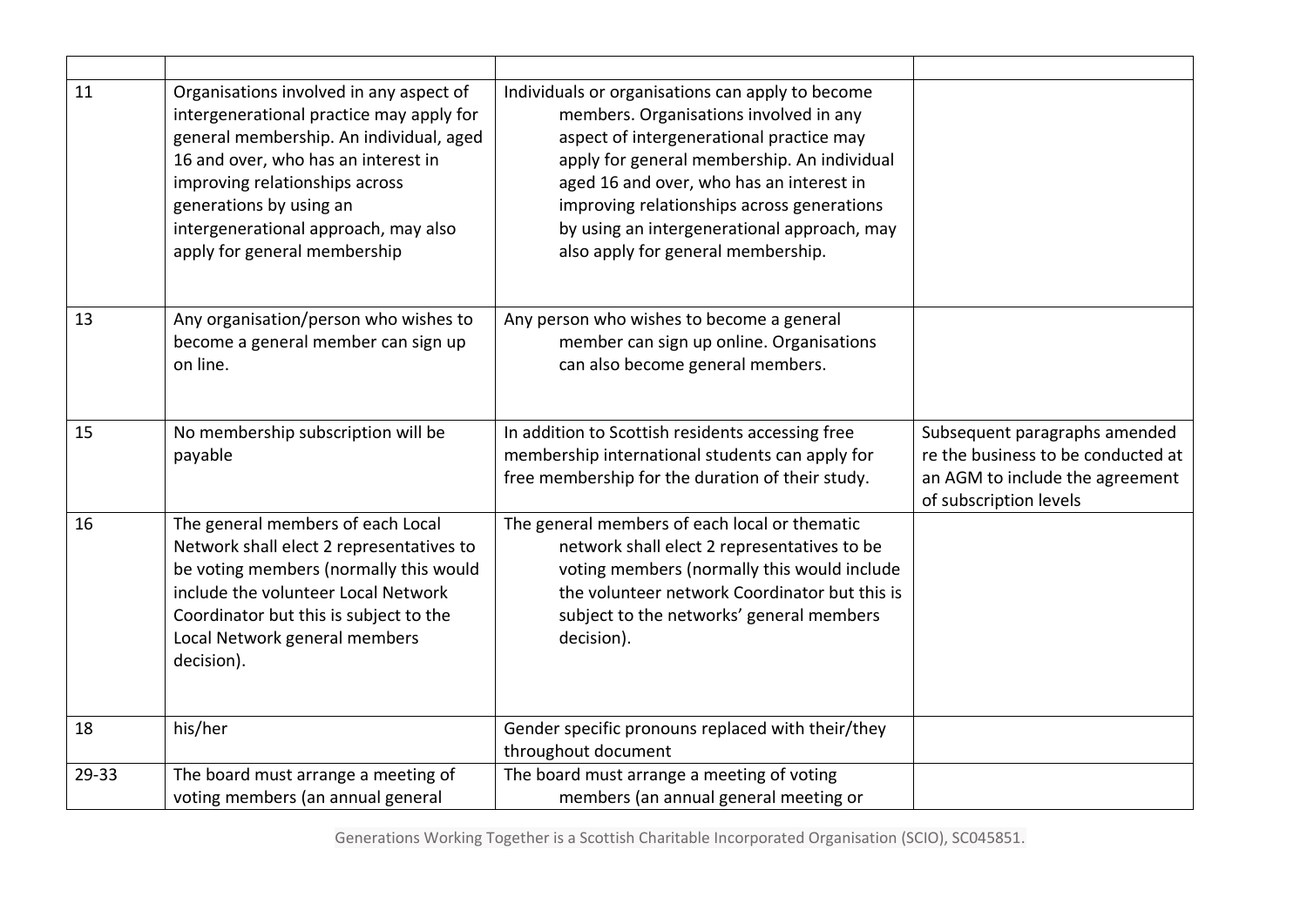|    | meeting or "AGM") in each calendar<br>year. |       | "AGM") in each calendar year. This can be<br>conducted face-to-face or online to meet the<br>needs of the trustees and members.                                                                                             |
|----|---------------------------------------------|-------|-----------------------------------------------------------------------------------------------------------------------------------------------------------------------------------------------------------------------------|
| 36 | new insert                                  | must: | If members and charity trustees are to be permitted<br>to participate in a members' meeting by way<br>of audio and/or audio-visual link(s), the<br>notice (or notes accompanying the notice)                                |
|    |                                             | 1.1   | set out details of how to connect and<br>participate via that link or links; and                                                                                                                                            |
|    |                                             | 1.2   | (particularly for the benefit of those<br>members who may have difficulties in<br>using a computer or laptop for this<br>purpose) draw members' attention to<br>the following options:                                      |
|    |                                             |       | (i)<br>participating in the meeting via<br>an audio link accessed by<br>phone, using dial-in details (if<br>that forms part of the<br>arrangements);                                                                        |
|    |                                             |       | (where attendance in person is<br>(ii)<br>to be permitted, either on an<br>open basis or with a restriction<br>on the total number who will be<br>permitted to attend) attending<br>and voting in person at the<br>meeting; |

Generations Working Together is a Scottish Charitable Incorporated Organisation (SCIO), SC045851.